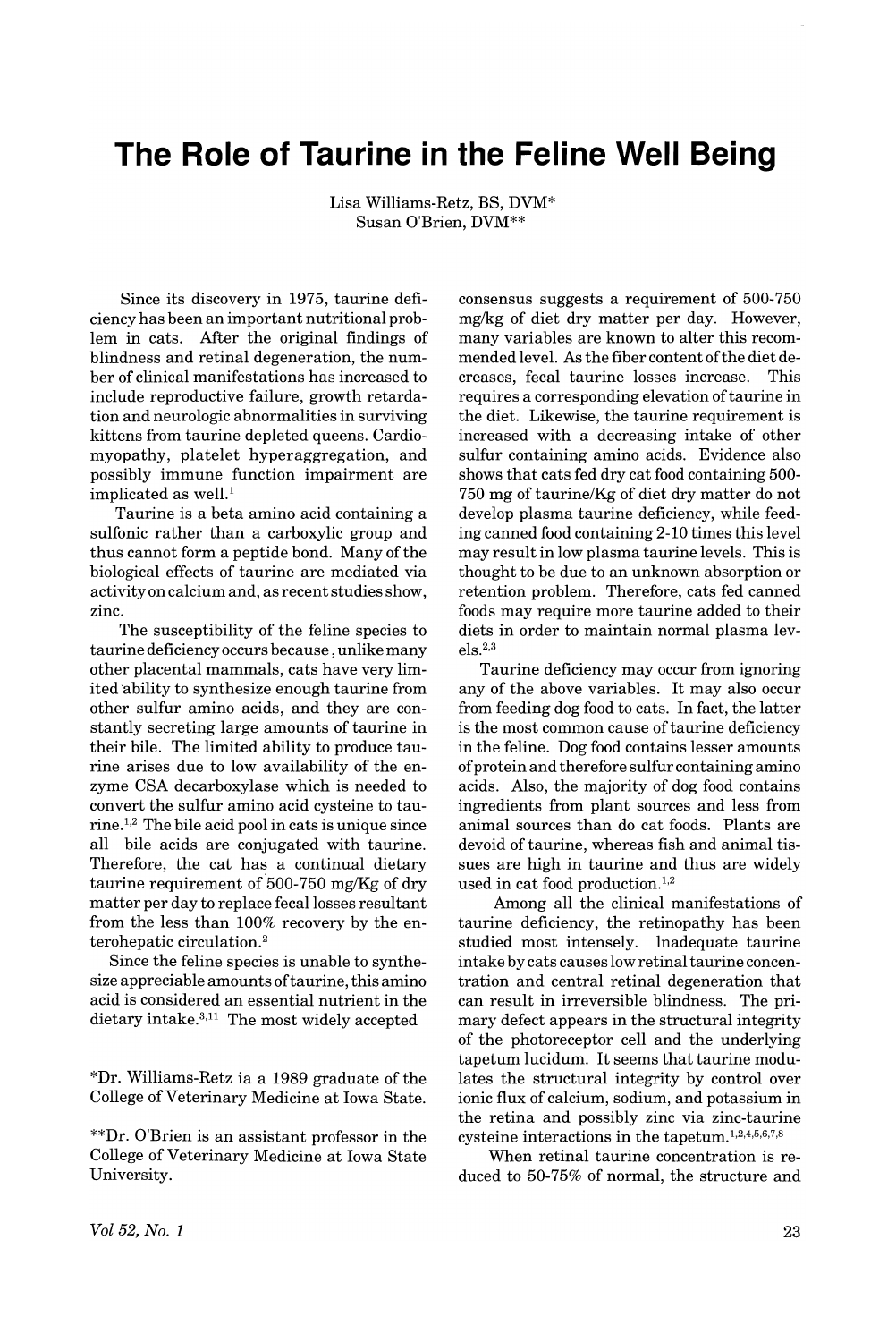function deteriorate progressively. However, because the liver is one of the major sources for retinal taurine, pronounced reductions in retinal taurine concentration occur only when liver and plasma taurine concentrations are near zero. Since the half-life oftaurine in the liver is approximately 2-5 days, it would be expected that the liver content would be near zero only after taurine was eliminated from the diet for 4-12 weeks. Studies have shown that the half-life oftaurine in the retina is about 30-88 days, and since taurine isn'tmetabolized in the catretina, a greater than 50% reduction in retinal taurine concentration would occur 10-25 weeks after liver taurine was near zero. Upon consideration of the half-life of taurine in the liver and retina, it is possible to explain why some cats develop severe retinal malfunction 15-45 weeks after elimination of taurine from the diet.<sup>8</sup>

The retinal degenerative lesions in cats on taurine deficient diets are readily diagnosed by routine ophthalmoscopy. On ophthalmoscopic exam, visible lesions are bilateral and range in size from small focal atrophic areas in the area centralis to a generalized atrophic appearance of the entire retina with attenuation or loss of retinal vessels. These changes become evident when retinal taurine concentration is reduced to 20-30% of normal. Mter long term taurine deprivation, the lesion becomes progressively larger and the entire fundus is atrophic in appearance.4,5,6,7,8

Cats fed taurine deficient diets have also shown pronounced reductions in electroretinogram (ERG) amplitude even prior to detectable cell death. When retinal taurine concentrations are 20-30% of normal, the ERG amplitude is very low or undetectable and ultrastructural studies show widespread photoreceptor cell death. However, based on experimental studies, a change to a taurine adequate diet will prevent further progression of the disease. Therefore, routine ophthalmoscopic screening of cats is recommended in order for early detection.<sup>8</sup>

Dietary taurine deficiency has also been shown to suppressreproductive performance in queens. Although taurine deficient females come into estrus normally, they frequently resorb or abort their fetuses, and have stillborn or vital low birth weight kittens at term. Those kittens born alive have poor survival rate and grow at substantially slower rates than kittens from taurine supplemented queens. They also exhibit a number of neurological abnormalities such as defective cerebellarmaturation, a peculiar gait characterized by excessive abduction and paresis, hydrocephaly, and anencephaly. Furthermore, kittens may show severe developmental abnormalities including abnormal hind limb development and thoracic kyphosis attributed to dysplasia of the cerebellar granular layer. This is a result of a failure in cell division and cell differentiation, both of which are dependant on the intracellular calcium pool. It is interesting to note that although queens fed a taurine deficient diet show reproductive failure, when switched to a taurine supplemented diet they return to the usual breeding schedule and produce live, normal kittens. 1,2,9,10

Another important aspect of taurine deficiency is its effect on the myocardium. In 1987, Dr. Paul Pion, University of California-Davis discovered that all cases offeline dilated cardiomyopathy showed low plasma taurine concentrations. Those cases treated with taurine recovered normal function of the heart muscle. 3,11,12

Feline dilated cardiomyopathy associated with low plasma taurine results in contractility failure due to abnormal calcium ion balance in the myocardial cell. Taurine modulates calcium movement through the sarcolemma, and by reducing myocardial calcium, protects the heart from injury. Taurine constitutes 50% of the free amino acid pool in the myocardium. In fact, the myocardium contains one of the highest concentrations of free taurine in the body with levels ranging from 100-400 times those found in plasma. In cases of congestive heart failure, the taurine concentration in the heart is increased above these levels.<sup>3</sup>

Taurine deficient cardiomyopathy of cats appears to require lengthy and severe taurine depletion. Studies have shown that a moderately severe depletion does not result in clinical evidence of heart failure, even when other signs oftaurine deficiency exist. The level of plasma taurine below which a cat is at risk of developing dilated cardiomyopathy is 20 nmole/ml. To ensure a margin of safety, cats with levels less than 40 nmole/ml should be changed to another diet or supplemented with taurine.<sup>3</sup> In feline dilated cardiomyopathy, pulmonary and hepatic congestion are seen due to congestive heart failure. Pleural effusion is also common and occasionally pericardial and peritoneal ef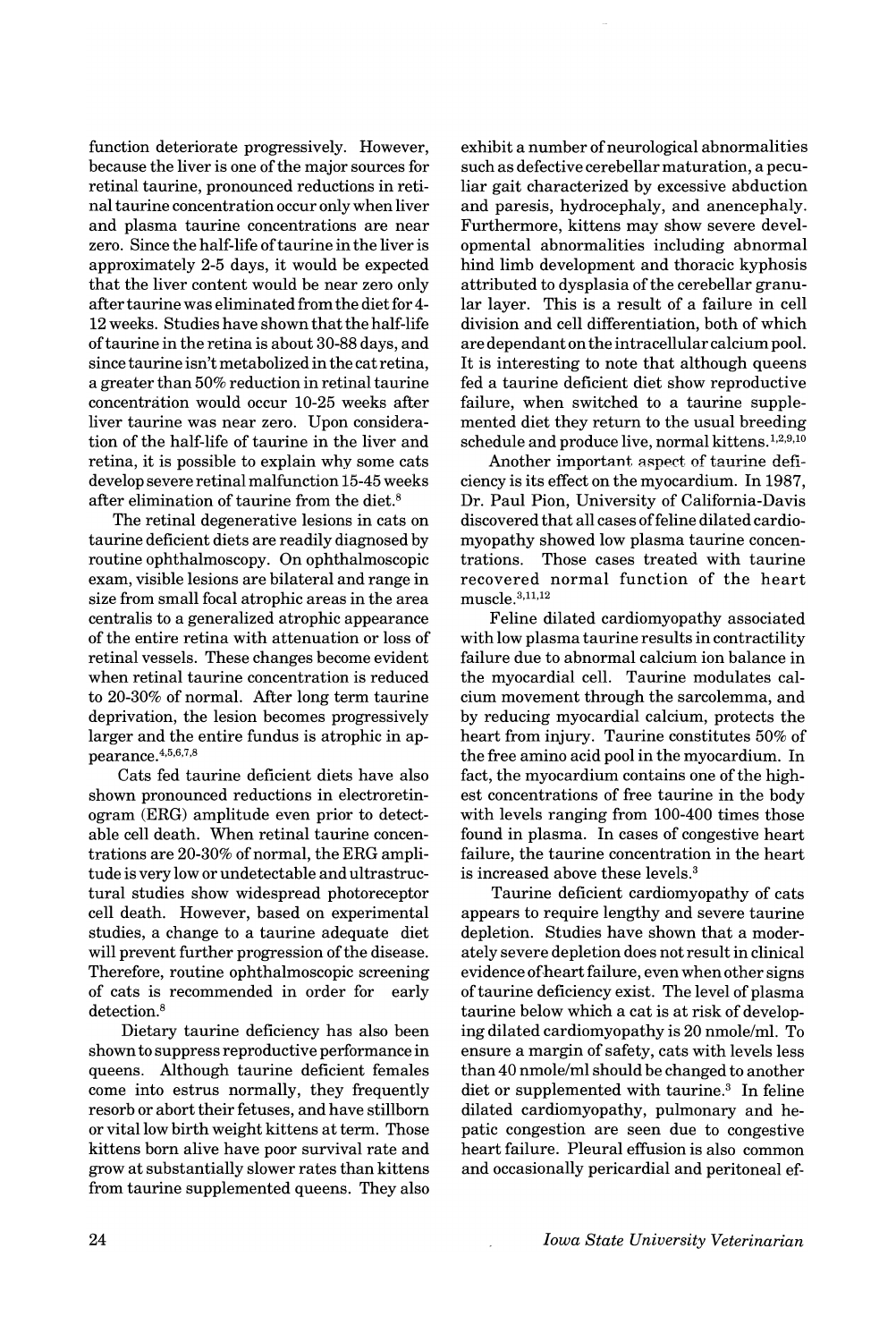fusion is seen. Because of calcium overload, there is a decrease in ventricular systolic function and pump failure occurs. Thus, the blood remains in the heart and causes a decrease in stroke volume and arterial pressure. The body attempts to increase its stroke volume by vasoconstriction, and sodium and water retention, which in turn results in ventricular dilation.

Dilated cardiomyopathy can be diagnosed using echocardiography. An end systolic diameter greater than 12 mm and a shortening fraction less than 35% is diagnostic provided there is no evidence of other underlying congenital, acquired, or functional cardiac abnormalities.<sup>3</sup> At the University of California Davis, cats with these echocardiographic criterion were supplementedwith 5000mgtaurine/Kg dry diet for 21 days. Every cat improved clinically during the first 2 week period oftaurine supplementation, however 3-4 weeks of supplementation were needed before the cats improved echocardiographically.3

Taurine depletion also induces an increased thromboxane level and an increased incidence of collagen-induced aggregation of platelets, both of which are linked to intracellular calcium metabolism in the platelet. Since the feline species is highly prone to thromboembolic episodes, the importance of adequate taurine intake may prove to be prophylactic. <sup>1</sup>

Evidence for possible immune function impairment in taurine depleted cats has been reported. It appears that upon taurine depletion, the white blood cell taurine content also decreases and white blood cell stimulation by mitogens is depressed. However, this manifestation of taurine deficiency is less well defined and further studies are needed.<sup>1</sup>

Clinical confirmation of taurine deficiency requires a routine plasma amino acid or a specific high pressure liquid chromatography (HPLC) assay. Normal values for plasma taurine in the feline range from  $60-120$  umoles/ with an average being 80 umoles/1.3 However, dietary intake must be considered when interpreting these results. For example, a cat consuming a fresh fish, meat, or poultry diet will have a higher plasma taurine concentration than a cat consuming a dry diet.

Taurine is an important amino acid affecting many body systems of the feline. Further studies of its effect on calcium metabolism in cells is needed to fully understand the impact that it may have on other body systems. Because calcium is involved in a wide range of body functions, the possibility for new clinical manifestations oftaurine deficiency exists. With proper nutritional management this complex deficiency problem can be avoided.

## References

1. Hayes KC. Taurine deficiency syndrome In cats. In: American College of Veterinary Inter*nal Medicine Proceedings of the Sixth AnnualVeterinary Medical Forum.* 461-463. 1988.

2. Lewis LD, Morris Jr. ML, Hand MS. *Small Animal Clinical Nutrition III.* Topeka, Kansas: Mark Morris Associates. 113, 1-14, 4-3, 4- 11.1987.

3. PionP. Taurine key in treating feline dilated cardiomyopathy. *DVM.* 18:1,23,54-55. 1987.

4. Aquirre, GD. Retinal degeneration associated with the feeding ofdogfood to cats. *JAVMA* 172:791-796. 1978.

5. Hayes KC, Rabin A, Berson EL. An ultrastructural study of nutritionally induced and reversed retinal degeneration in cats. *Am* J *Pathol* . 78:505-515. 1975.

6. SchmidtSY,BersonEL, WatsonG,HuangC. Retinal degeneration in cats fed casein. III. Taurine deficiency and ERG amplitudes. *In:. vest Ophthalmol and Vis Sci* .16:673-678. 1977.

7. Pasantes-Morales H, Cruz C. Possiblemechanisms involved in the protective action of taurine on photoreceptor structure. In: Kuriyama K, Huxtable RJ, Iwata H, eds. *Sulfur Amino Acids, Bochemical and 9linical Aspects.* New York: Alan R Liss, Inc. 263-276. 1983.

8. Schmidt SY, Berson EL. Taurine in retinal degeneration. In: Barbeau A, Huxtable RJ. *Taurine andNeurological Disorders.* NewYork: Raven Press. 281-287. 1978.

9. Sturman JA, Gargano AD, Messing JM, Imaki H. Feline maternal taurine deficiency: effect on mother and offspring. *J Nutr 116:655-* 667.1986.